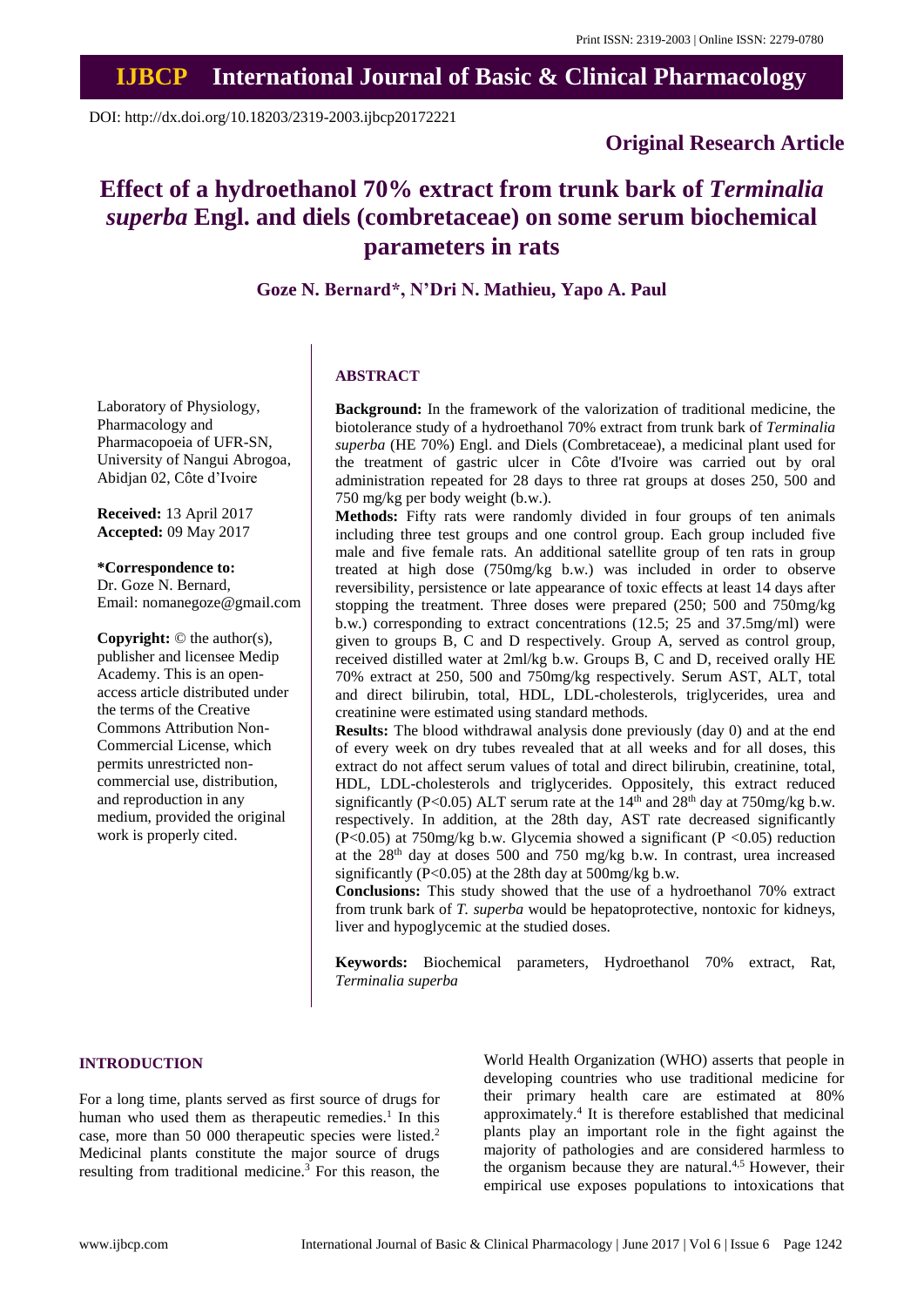can sometimes be tragic. <sup>6</sup> Some recent studies have shown that 35% of acute renal insufficiency and liver damage are associated with the use of herbal medicines.<sup>6,7</sup> Considering this enthusiasm without reserve for the traditional medicine and the dangers to which its adepts would expose themselves, WHO recommends evaluating the quality, efficacy and safety of medicinal plants in order to establish the scientific proof of their therapeutic effectiveness and harmlessness. 4

Accordingly we were interested in *T. superba,* a plant of African pharmacopeia, used for the treatment of much pathology such as gastric ulcer, diarrhoea and hemorrhoids. 8-11 Indeed showed that hydroethanol 70% extract from trunk bark of *T. superba* possessed antiulcer properties by increasing mucus production significantly and reducing gastric acid secretion at doses ranging from 125 to 500mg/kg b.w. According to these same authors, this extract contains phytoconstituants such as polyphenols, tannins, flavonoids, quinones, coumarins, saponins, reducing sugars, proteins, sterols and polyterpenes, responsible for its antiulcer activity.<sup>12</sup>

In Côte d'ivoire, an epidemiologic study revealed that "Antilaléca", a plant mixture has been mentioned in occurred of the intravascular haemolysis and hepatitises in patients. <sup>13</sup> A pharmacovigilance report revealed that a hydroalcoholic extract of *Camellia sinensis* marketed in France under the name of Exolise was incriminated in occurred of hepatic cytolysis. 7

In order to prevent such accidents, organizations as WHO and OECD prescribed research lines on medicinal plants to ensure their safety. 14,15 Thus, taking into consideration what precedes and seen scientific data absence on the safety of the hydroehanol 70% extract from trunk bark of *T. superba* (HE 70%), it is necessary to study the safety of this extract on the organism which receives it.

# **METHODS**

#### *Plant material*

Trunk barks of *T. superba* were collected locally from the forest of Ebillassokro village in the East of Côte d'Ivoire in October 2015. Taxonomical identification of those trunk barks was established by botanist from the National floristic Center of University of Felix Houphouet Boigny, Cocody- Abidjan, Côte d'Ivoire, voucher n°2456, *T. superba* Engl. and Diels in June 4, 1954; n°4207 in March 26, 1957; n°10477, February 26, 1969 and n°416 in April 03, 1974 of Côte d'Ivoire national herbarium.

# *Preparation of a hydroethanol 70% extract from the trunk bark of Terminalia superba*

Extraction is based on *T. superba* traditional method preparation. Trunk barks of *T. superba* were dried under shade and powdered with a machine (mark RETSCH, type SM 100, Germany). The extraction process was

implemented according to the method described by.<sup>16</sup> One hundred grams (100g) of the trunk barks powder were macerated during 24 hours in 1l ethanol-water (70:30 v/v) for 3 times until complete exhaustion. The mixtures were filtered (Whatman n°1) and concentrated under reduce pressure using a rotary evaporator (Büchi R110, type MKE 6540/2) at a temperature of 45°C. The concentrated extracts were stored in dessicators at 45°C.

#### *Animals*

Albino wistar rats of either sex weighing between 103 and 114 g. Selected animals for this study were aged from three to eight weeks. They were bred in Animal house of Physiology, Pharmacology and Pharmacopeia laboratory of the University of Nangui Abrogoua (Abidjan, Côte d'Ivoire) according to the principles for the care and use of laboratory animals of the Ethical Committee of the University (Nangui Abrogoua, Abidjan, Côte d'Ivoire). They were exposed to 12 hours dark/light cycle.

#### *Chemical substances*

The chemicals used are: Ether (VWR International-Geldenaakfebaan 464-B-3001, Leuven-Belgium), 96° ethanol (Carlo Erba Reagents) and distilled water.

#### *Subacute toxicity study*

It was carried out according to OECD Guidelines 407 which consists in daily administering Hydroethanol 70% extract from trunk bark of *T. superba* (HE 70%)*,* increasing doses to four groups of rats at one dose per groups for 28 days orally.<sup>17</sup>

Fifty rats were randomly divided in four groups of ten animals including three test group and control group. Each group included five male and five female rats. An additional satellite group of ten rats in group treated at high dose (750mg/kg b.w.) was included in order to observe reversibility, persistence or late appearance of toxic effects at least 14 days after stopping treatment. Three doses were prepared according to.<sup>12</sup> Doses 250; 500 and 750mg/kg b.w. corresponding to extract concentrations (12.5; 25 and 37.5mg/ml) were given to groups B, C and D respectively. Group A, served as control group, received distilled water at 2ml/kg b.w. Groups B, C and D, received orally HE 70% extract at 250, 500 and 750mg/kg respectively. Before administering various treatments, animals of each group were marked and weighed individually.

Blood withdrawals were done in each rat at the beginning of the experiment (Day 0) and at the end of each week until the end of the experiment (Day 28) for biochemical analysis.

Thus, at the day 0 and the end of each week, the fasted animals, the day before evening, were anesthetized with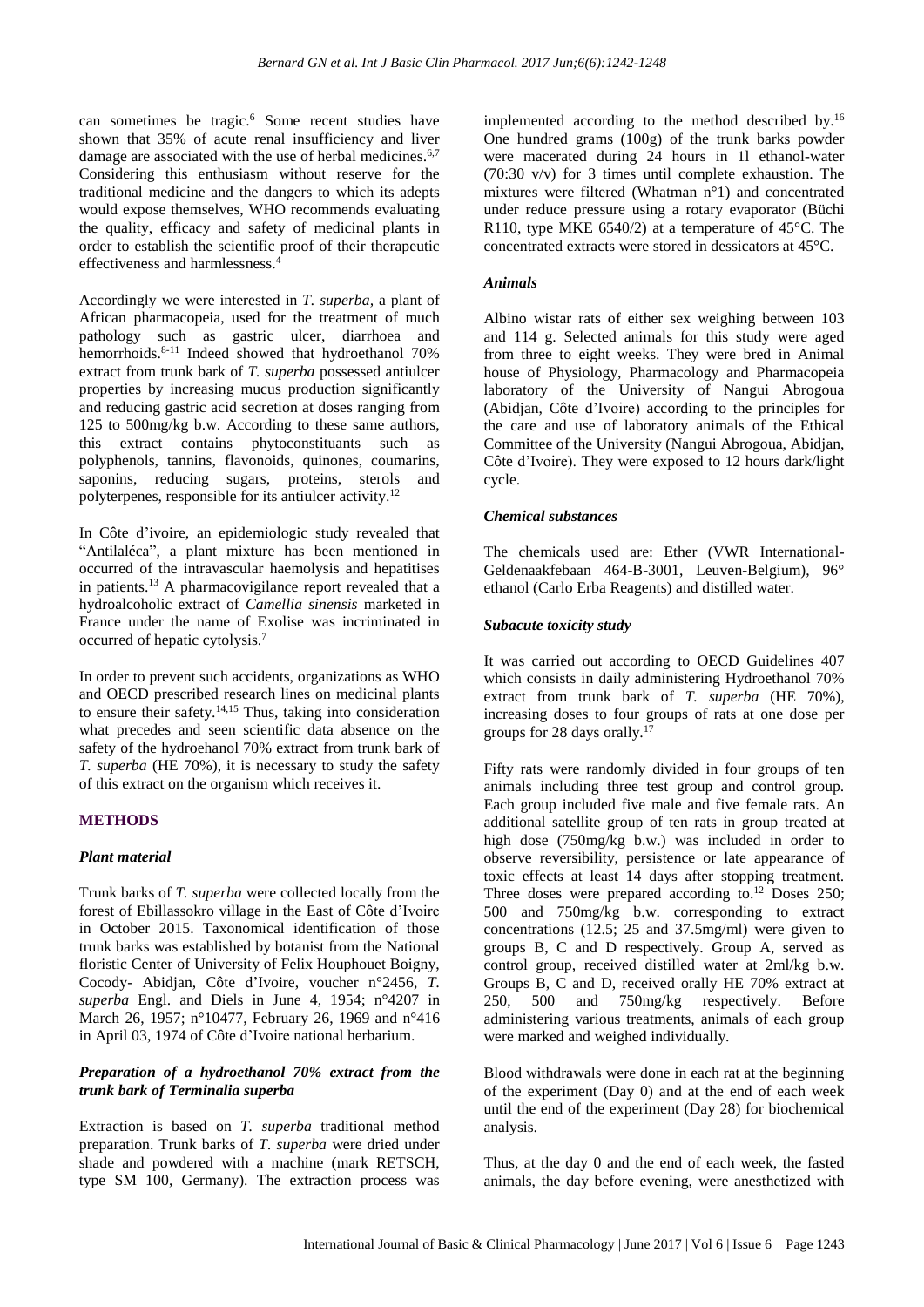ether and blood was collected early in the morning by ocular puncture in dry centrifuged tubes containing an anticoagulant (EDTA) and was centrifuged at 3000 rpm for 5 minutes to get preserved serum in the cups at - 20 ° C for the estimation of biochemical parameters, namely, urea, triglycerides and total cholesterol by enzymatic method; creatinine by colorimetric method, transaminases (ALT and AST) by kinetic method, bilirubins by Diazo method using a semi Robonic® automaton TOUCH prietest.18-23 Glucose was carried out on whole blood at withdrawal time using Accu-chek® glucose meter according to glucose oxidase method. 24

#### *Statistical analysis*

Statistical analysis was carried out using GraphPad Prism 5.01 (San Diego, California, USA) software. All values were expressed as mean±standard error of the mean (m±s.e.m).The average comparisons was made compared to control, because of ANOVA repeated measurements with mixed model to check variable normality. The significance of the differences observed between the average values of the various parameters was implemented by analysis of variances (ANOVA) with posthoc Bonferroni multiple comparison testing. P values less than 0.05 were considered significant.

#### **RESULTS**

Oral administration of HE 70 % extract in repeated doses (250, 500 and 750 mg/kg b.w.) to rats for 28 days produced significant ( $p \le 0.05$ ) decrease in ALT serum rate at 750 mg/kg on the 14th and the 28<sup>th</sup> day of treatment (Figure 1).



n= 10 rats in each group; a p <0.05: significant decrease compared to control group

#### **Figure 1: Effect of a hydroethanol 70% extract from trunk bark of** *Terminalia superbaon* **AST serum rate for 28 days in rat.**

As for AST serum rate, a significant decrease  $(p < 0.05)$  at 500 and 750mg/kg b.w. was observed compared to control group at the 28th day of treatment. This decrease is highly significant ( $p < 0.001$ ) compared to that recorded at 500 mg/kg b.w. on the  $28<sup>th</sup>$  day of treatment (Figure 2).



n= 10 rats in each group; a  $p \le 0.05$ : significant decrease compared to control group

#### **Figure 2: Effect of a hydroethanol extract from trunk bark of** *Terminalia superba* **on ALT serum rate for 28 days in rat.**

In addition, animal treated for 28 days with repeated doses of HE 70% extract does not significantly ( $p > 0.05$ ) alter total and direct bilirubin serum rates (Table 1). Moreover, no significant change  $(p > 0.05)$  between creatinine average values of treated groups at 250; 500 and 750mg/kg respectively and those of the control group (Table 1) was observed following HE 70% extract administration in repeated doses during various weeks.

However, urea serum rate, underwent a significant ( $p<0.05$ ) increase at 500 mg/kg on the 28<sup>th</sup> day of treatment (Figure 3).





Triglycerides, total, HDL and LDL-cholesterol rates were not disrupted ( $p > 0.05$ ) during the 28 days of treatment (Table 2) contrary to glycaemia which underwent on the 28th day, a significant  $(p<0.05)$  decrease at doses 500 and 750 mg/kg (Figure 4). The values in the same column are not statistically different from the control at  $p \le 0.05$ ; n = 10 rats in each group.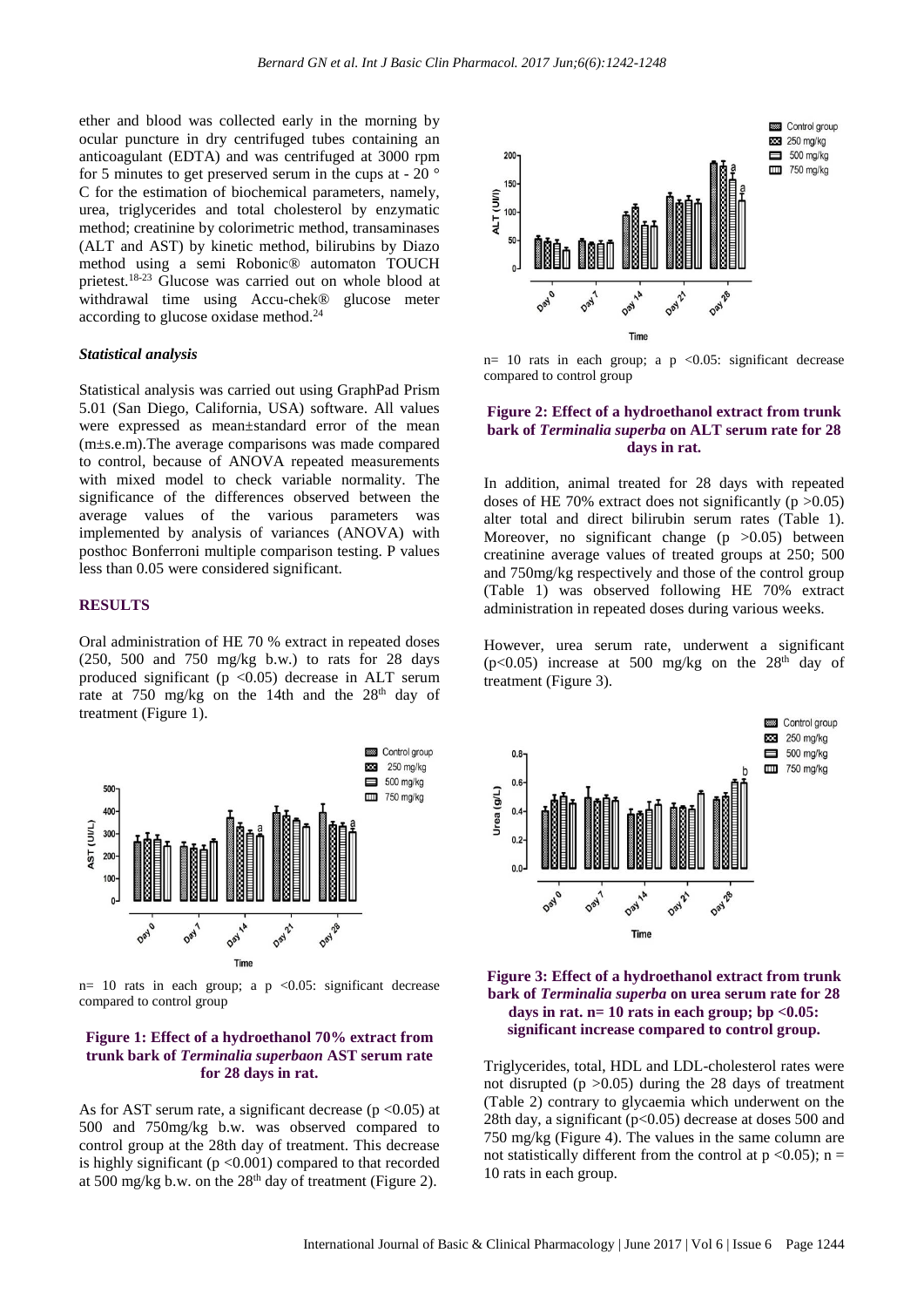| Doses $(mg/kg)$<br>$b.w.$ | Day 0               | $\overline{Day}$ 7  | Day 14              | Day 21              | Day 28              |
|---------------------------|---------------------|---------------------|---------------------|---------------------|---------------------|
| Control                   | $0.3939 \pm 0.0459$ | $0.5098 + 0.0906$   | $0.5743 + 0.0380$   | $0.4797 \pm 0.0139$ | $0.3610\pm0.0668$   |
| 250                       | $0.3770 \pm 0.0494$ | $0.5190 \pm 0.0660$ | $0.5830\pm0.0539$   | $0.5127 \pm 0.0097$ | $0.3960\pm0.0691$   |
| 500                       | $0.3340 \pm 0.0648$ | $0.5485 + 0.1235$   | $0.5871 \pm 0.0962$ | $0.5041 \pm 0.0144$ | $0.5420 \pm 0.0964$ |
| 750                       | $0.3620+0.0361$     | $0.5827+0.0883$     | $0.5697 \pm 0.0976$ | $0.5381 \pm 0.0124$ | $0.5520 \pm 0.0840$ |
| Control                   | $0.4390 \pm 0.0602$ | $0.5328 + 0.0523$   | $0.5902+0.1372$     | $0.5390 \pm 0.0755$ | $0.5180\pm0.0994$   |
| 250                       | $0.4360 \pm 0.0272$ | $0.5025 \pm 0.0740$ | $0.5847+0.0330$     | $0.4958 \pm 0.0688$ | $0.4920 \pm 0.0751$ |
| 500                       | $0.4260 \pm 0.0695$ | $0.4733+0.0796$     | $0.5215 + 0.0781$   | $0.4364 + 0.0883$   | $0.4480 \pm 0.0480$ |
| 750                       | $0.4340+0.0432$     | $0.4272 + 0.0696$   | $0.5097 \pm 0.0299$ | $0.4456 + 0.0630$   | $0.3470 + 0.0841$   |
| Control                   | $0.8304 \pm 0.0490$ | $0.5211 + 0.0389$   | $0.6311 \pm 0.0303$ | $0.5974 + 0.0360$   | $0.6286 \pm 0.0964$ |
| 250                       | $0.7575 \pm 0.0429$ | $0.5347+0.0200$     | $0.5419 \pm 0.0199$ | $0.5414 + 0.0167$   | $0.5607 \pm 0.0629$ |
| 500                       | $0.7164 \pm 0.0844$ | $0.4974 + 0.0442$   | $0.5673+0.0509$     | $0.4463 + 0.0216$   | $0.5045 \pm 0.0694$ |
| 750                       | $0.7202 + 0.0784$   | $0.4903+0.0522$     | $0.0504 + 0.0440$   | $0.4415 \pm 0.0402$ | $0.5013 \pm 0.0380$ |
|                           |                     |                     |                     |                     |                     |

# **Table 1: Evolution of liver and kidney serum biochemical rates of rats treated with a hydroethanol 70% extract for 28 days.**

The values in the same column are not statistically different from the control at  $p \lt 0.05$ ;  $n = 10$  rats in each group

# **Table 2: Evolution of the lipidic profile of rats treated with a hydroethanol 70% extract for 28 days.**

| <b>Biochemical</b><br><i>parameters</i> | Doses $(mg/kg)$<br>$b.w.$ | $\overline{\text{Day } 0}$ | Day 7               | Day 14              | Day 21              | Day 28              |
|-----------------------------------------|---------------------------|----------------------------|---------------------|---------------------|---------------------|---------------------|
| Triglycerides<br>(g/l)                  | Control                   | $1.7430 \pm 0.1127$        | $1.4930 \pm 0.1861$ | $1.0970 \pm 0.1936$ | $1.5860\pm0.1039$   | $1.1170\pm0.0854$   |
|                                         | 250                       | $1,7370\pm0,1793$          | $1,2500\pm0,1563$   | $1.265 \pm 0.0702$  | $1.5910\pm0.0535$   | $1.0570\pm0.0997$   |
|                                         | 500                       | $1.7340 \pm 0.3342$        | 1.1760±0.1493       | 1.0370±0.1072       | $1.4900 \pm 0.0520$ | $1.0700 \pm 0.0821$ |
|                                         | 750                       | $1.9050\pm0.2192$          | $1.3550+0.2141$     | $0.9928 \pm 0.1402$ | $1.4650+0.9366$     | $1.0910\pm0.1082$   |
| Total<br>Cholesterol<br>(g/l)           | Control                   | $1.0810\pm0.0628$          | $1.1440 + 0.0548$   | $1.1710\pm0.0395$   | $1.1750+0.0720$     | $1.1500 \pm 0.0325$ |
|                                         | 250                       | $1.1140 \pm 0.0545$        | $1.0450 \pm 0.0227$ | $1.1580 \pm 0.0298$ | $1.0250\pm0.0569$   | $1.0610\pm0.0446$   |
|                                         | 500                       | $1.1580 \pm 0.0574$        | $1.1030\pm0.0279$   | $1.1680 \pm 0.0374$ | $1.1210\pm0.0136$   | $1.0420 \pm 0.0779$ |
|                                         | 750                       | $1.0240\pm0.1085$          | $1.1250\pm0.0398$   | $1.1370 \pm 0.0320$ | $1.1030\pm0.0174$   | $1.0590\pm0.0890$   |
| <b>HDL</b><br>Cholesterol<br>(g/l)      | Control                   | $0.6424 \pm 0.682$         | $0.4899 \pm 0.0983$ | $0.7252 \pm 0.0351$ | $0.6237 \pm 0.0621$ | $0.6514 \pm 0.0454$ |
|                                         | 250                       | $0.6189 \pm 0.0618$        | $0.5511 \pm 0.0577$ | $0.5603 \pm 0.0644$ | $0.7758 \pm 0.0338$ | $0.7738 \pm 0.0361$ |
|                                         | 500                       | $0.6403 \pm 0.0753$        | $0.5997 + 0.0500$   | $0.9121 \pm 0.1016$ | $0.6659 \pm 0.0630$ | $0.7567 + 0.0341$   |
|                                         | 750                       | $0.5074 \pm 0.0574$        | $0.5819 \pm 0.0068$ | $0.7561 \pm 0.0392$ | $0.6392 \pm 0.0380$ | $0.7789 \pm 0.0335$ |
| <b>LDL</b><br>Cholesterol<br>(g/l)      | Control                   | $0.2385 \pm 0.0712$        | $0.4641 \pm 0.1118$ | $0.2630\pm0.0639$   | $0.3181 \pm 0.0639$ | $0.2755 \pm 0.0434$ |
|                                         | 250                       | $0.2341 \pm 0.0573$        | $0.2761 \pm 0.0534$ | $0.3772 \pm 0.0669$ | $0.1066 \pm 0.0369$ | $0.2101 \pm 0.0530$ |
|                                         | 500                       | $0.3075 \pm 0.1123$        | $0.2677 + 0.0491$   | $0.3010\pm0.0544$   | $0.3169 \pm 0.0920$ | $0.1829 \pm 0.0449$ |
|                                         | 750                       | $0.3488 \pm 0.0615$        | $0.2878 \pm 0.0402$ | $0.2190\pm0.0496$   | $0.1846 \pm 0.0242$ | $0.2324 \pm 0.0398$ |



 $n= 10$  rats in each group; a p <0.05: significant decrease compared to control group

### **Figure 4: Effect of a hydroethanol extract 70% from trunk bark of** *Terminalia superba* **on glyceamia serum rate for 28 days in rat.**

#### **DISCUSSION**

Oral administration of HE 70% extract from trunk bark of *T. superba* in repeated doses (250, 500 and 750mg/kg b.w.) for 28 days to rats, revealed that this extract significantly reduced transaminase serum levels (AST and ALT). These liver biomarkers (AST and ALT) are serum enzymes which have significant metabolic activities inside the cells. They were synthesized in cell cytoplasm and were discharged in circulation when cells were damaged. <sup>25</sup> In this case, they were said to be good hepatic cytolysis indicators. When these liver biomarkers blood rate was low, that indicated liver good functional level. <sup>26</sup> Oppositely, increase in their rate indicated a cellular lesion especially in liver, heart, kidney or muscle. 27,28 The decrease in AST and ALT serum rates in treated animals at the three doses of HE 70% extract for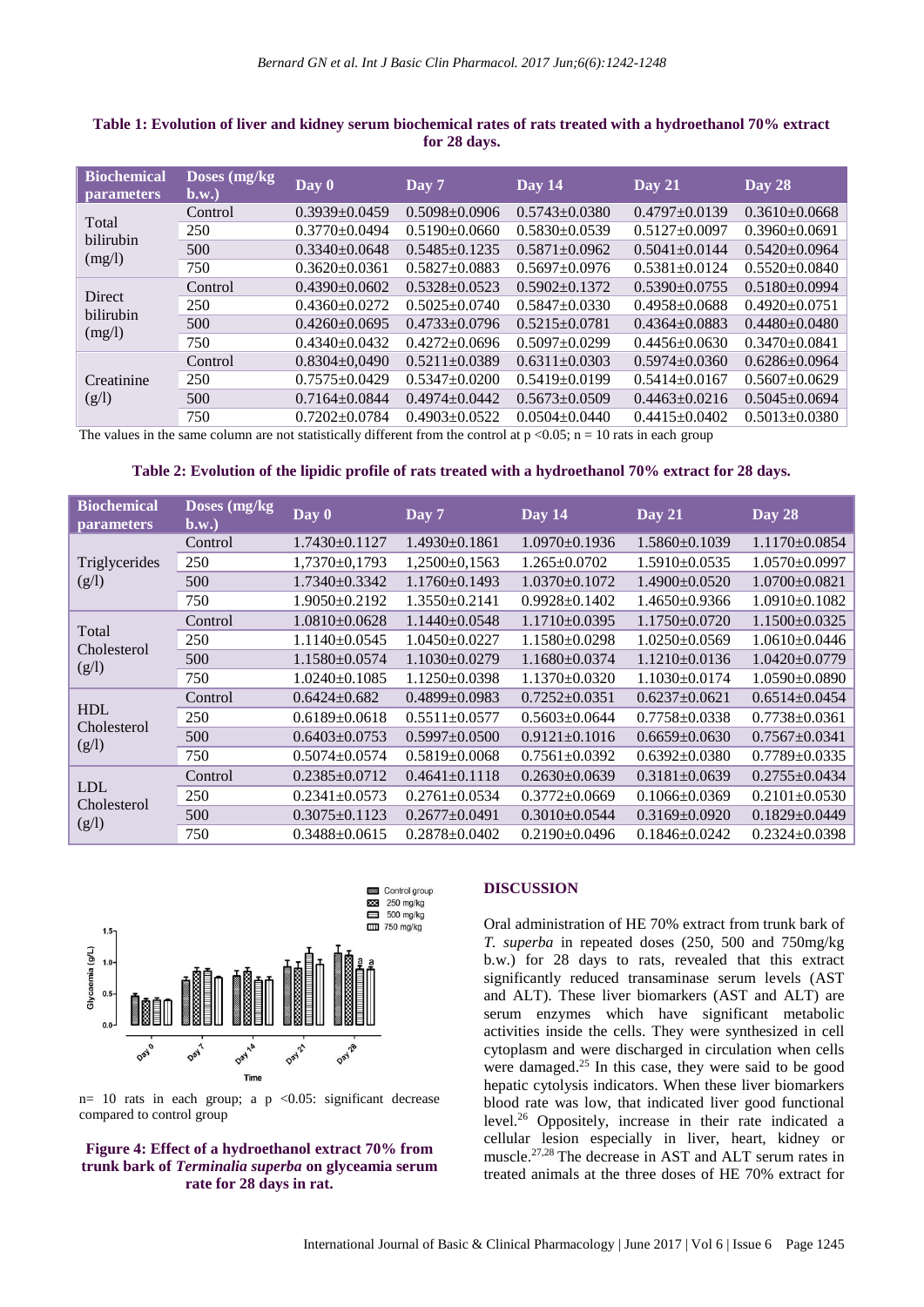28 days would represent, liver and heart protection and any muscular lesion. These results were similar to those of. <sup>29</sup> Indeed, these authors observed a decrease in these two enzymes serum rate in rats treated with methanolic extract of the stem bark of *Crossopteryx febrifuga* at 1000mg/kg b.w. According to, the total aqueous stem bark extract of *Spondias mombin* did not cause disturbances in myocardial and skeletal muscle cells of rats.<sup>29</sup>

In addition, total and direct bilirubin were not disrupted during this study indicating that liver did not undergo any injury during the treatment with these different doses of HE 70% extract. However it is well-known that bilirubin is from the conversion of the heme released from the erythrocytes.<sup>30</sup> It may be in free or conjugated form. High bilirubin serum rates were due either to inability of the kidneys to remove excess bilirubin or to a failure of the liver to transform bilirubin before its excretion. <sup>31</sup> Thus, the ability of the hepatoprotective substances to reduce harmful effects or to preserve liver functioning mechanisms against hepatotoxin disturbances was an indication of their protective effect. <sup>32</sup> The decrease in total and direct bilirubin rates by HE 70% extract of *T. superba* was the proof of its protective effect and effectiveness on hepatic cells. These results corroborated those of that showed that oral administration of ethanolic extract of *Piliostigma reticulatum* did not change total and direct bilirubin serum rates.<sup>33</sup>

HE 70% extract of *T. superba* (250; 500 and 750mg/kg b.w.) administered repeatedly for 28 days did not alter creatinine serum rate. This result testifies a normal performance of kidneys. This is an indication that the extract would be without effect on renal function. In contrast, HE 70% extract of *T. superba* significantly increased urea serum rate on the 4<sup>th</sup> week of the treatment at 750mg/kg. The increase in urea serum rate in rats treated with the three doses of the HE 70% extract would be explained by the degradation of the proteinic compounds brought by food which can be transformed into amino acids and then into urea. These results expressed an activation of ureogenesis which was a liver specific function. <sup>34</sup> Urea was the ultimate step in the catabolism of free amino acids. These results were in opposition to those obtained by that showed that the total aqueous extract of the trunk bark of *T. superba* significantly reduced urea rate at doses of 250 and 500mg/kg b.w. on the  $4<sup>th</sup>$  week.<sup>35</sup>

Triglycerides, HDL and LDL-cholesterols of the rats treated during 28 days showed clearly that HE 70% extract of *T. superba* did not disturb these blood parameters. Indeed, it is well-known that alterations in the concentrations of major lipids like cholesterols and triglycerides can give useful information on the lipid metabolism as well as predisposition of the animals to atherosclerosis and cardiovascular complications. 36 Increasing in serum rate of these lipids except cholesterol-HDL was associated with the greatest risk of atherosclerosis. Thus, the absence of any effect of HE 70% extract on all the lipidic parameters investigated, suggested that the lipid metabolism in the animals was not altered. This could be an indication that HE 70% extract could not probably predispose animals to atherosclerosis and cardiovascular diseases. These results are similar to those of who observed that administration of an aqueous leaves extract of *Parkia biglobosa* (Mimosaceae) in rabbits, did not alter lipidic parameters at 500, 1000 and 1500 mg/kg b.w.<sup>37</sup>

In addition, repeated doses administration of HE 70% extract of *T. superba* (250, 500 and 750mg/kg b.w.) for 28 days induced significant decrease of the glycemia rate at 500 and 750mg/kg b.w. on the 4<sup>th</sup> week. These results that indicated the hypoglycemic effect of the extract were contrary to those obtained by that showed that total aqueous extract of the stem bark of *Spondias mombin* did not have any effect on rats' glycemia. However, further additional experiments are necessary to confirm it.<sup>29</sup>

# **CONCLUSION**

This study showed that a hydroethanol 70% extract from trunk bark of *T. superba* administered orally to rats in the period of 28 days, reduced considerably transaminases (AST and ALT) serum rates. It did not disturb total, direct bilirubin and creatinine serum rates. This extract increased urea serum rate and was without effect on lipid metabolism. It would be hepatoprotective, nontoxic for kidneys, liver and hypoglycemic at the studied doses and may justify the traditional use of the plant in ulcer treatment. Therefore, histopathological investigations are needed to confirm or refute these results.

# **ACKNOWLEDGMENTS**

Authors would like to thankful to all other members of Laboratory of Physiology, Pharmacology and Pharmacopoeia for their encouragement during these investigations.

*Funding: No funding sources Conflict of interest: None declared Ethical approval: The study was approved by the Institutional Ethics Committee*

# **REFERENCES**

- 1. Benkhnigue O, Lahcen Z, Mohamed F, Houda E, Atmane R, Douira A. Etude ethnobotanique des plantes médicinales dans la région de Mechraâ Bel Ksiri (Région du Gharb du Maroc) Acta Bot. Barc. 2011;(53):191-216.
- 2. Adjanohoun EJ. State of evolution of the African ethnopharmacopoeia. Med. tradit. pharm. 1990;4(1):59-63.
- 3. Kessy JF. Conservation and Utilisation of natural Resources in the East Usambara Forest Reserves: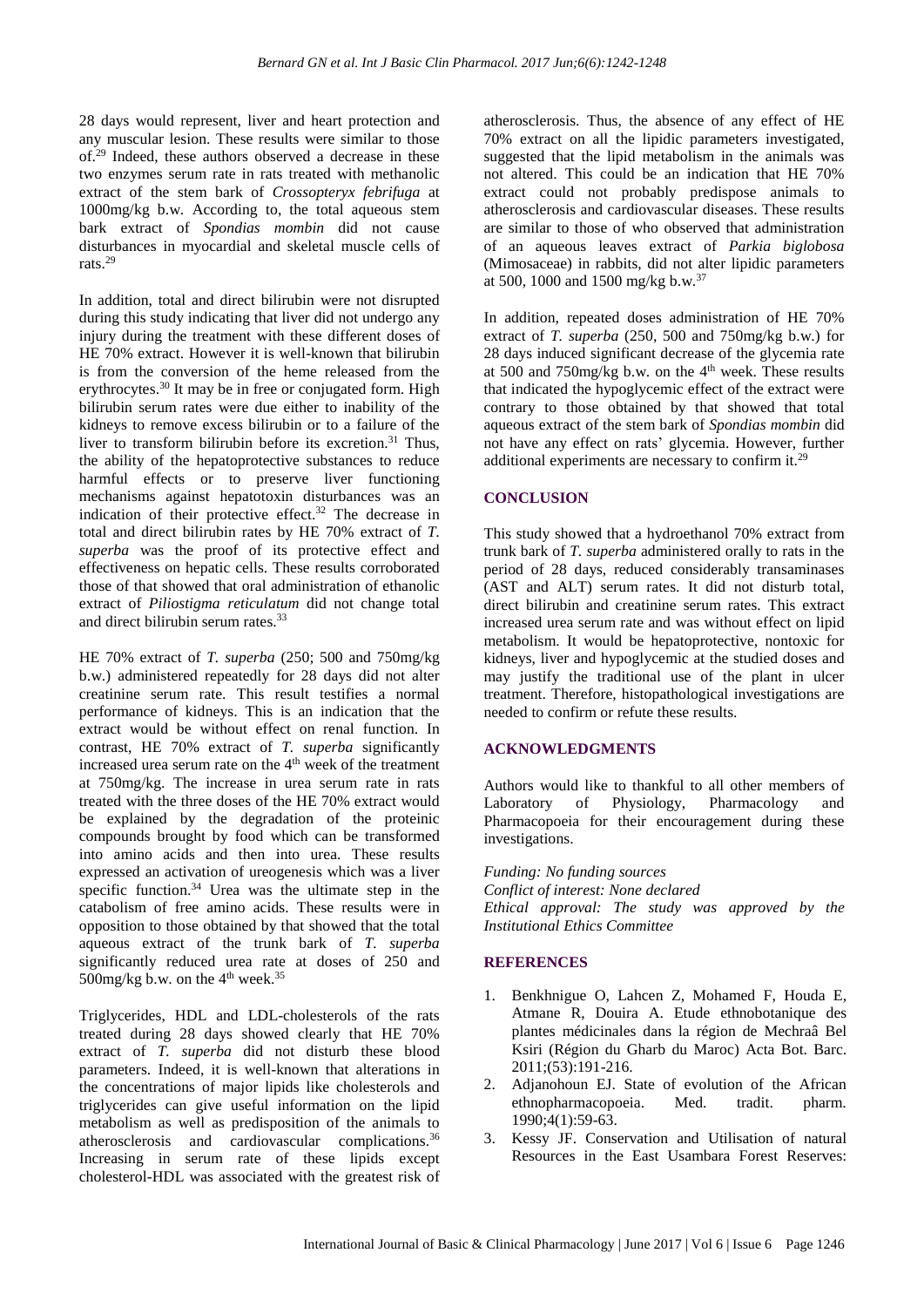Conventional Views and local Perspectives. 1998;168.

- 4. WHO Traditional Medicine Strategy 2002-2005. WHO/EDM/TRM. 2002;65.
- 5. Gurib-Fakim. Medicinal plants: Traditions of yesterday and drugs of tomorrow. Mole. Asp. Med.  $2006$ ; $(27)$ :1-93.
- 6. Nortier J, Depierreux M, Vanherweghem JL. Phytotherapy and nephrotoxicity. Review Brus. Med. 1999;1:9-14.
- 7. Peyrin-Biroulet L, Barraud H, Petit-Laurent F, Ancel D, Watelel J, Chone L, et al. Hepatotoxicity of phytotherapy: clinical, biological, histological data and mechanisms cause some of characteristic examples. Clin. Biol. Gastro. 2004;28(7):540-50.
- 8. Adjanohoun EJ, Aké AL. Contribution to the census of medicinal plants in Côte d'Ivoire. CRES, University of Côte d'Ivoire, CNF. 1979:253-258.
- 9. Adjanohoun E, Ahyi M, Aké-AL, Elewude JA, Dramane K, Fadoju SO, et al. Traditional medicine and Pharmacopoeia: Contribution to ethnobotanical floristic studies in Western Nigeria. Public Organization of African Unity, Scientific Technical and Research Commission Lagos, Nigeria. 1991:420- 425.
- 10. Hutchings A, Scott AH, Lewis G, Cunninghan A. Zulu medicinal plants, an inventory. University of Natal Press, Pietermariz burg, South Africa, Jaypee Brothers: New Delhi; 1996:775.
- 11. Van WBE, Van Oudtshoorn B, Gericke N. Medicinal plants of South Africa. Briza Publications, Pretoria, South Africa.1997;13:895-9.
- 12. Goze NB, Kouakou KL, Bléyéré NM, Amonkan KA, Konan BA, Abo KJC, et al. Anti-ulcerogenic effects of a hydro-ethanol 70% extract from stem bark of Terminalia superba Engl. et Diels (Combretaceae) in rats and phytochemical screening. IJSID. 2013;3(5):539-50.
- 13. Balayssac E. Medicamentous hepatic attacks in hospital area in Abidjan: Preliminary study on 18 observations. Thesis of doctorate in Medicine, University of cocody, Abidjan, Côte d'Ivoire; 1996:175.
- 14. WHO. General methodological principles for research and relating evaluation to traditional medicine. WOH/TRM/2000.1; appendices II. 2000:31-35.
- 15. OECD. Guideline for the testing of chemicals OECD: Chronic Toxicity Studies. 2009:16.
- 16. Zirihi GN, Kra AM, Bahi C, Guédé-Guina F. Plantes médicinales immunostimulantes: critères de sélection, techniques rapides d'extraction des principes actifs et méthodes d'évaluation de l'activité immunogène. Pharm. et Méd. Trad. Afr. 2003;(17):131-138.
- 17. OECD. Guidelines for the testing of chemicals: Repeated Dose 28-Day Oral Toxicity Study in Rodents. OECD. 2008;407:9.
- 18. Talke H, Schubert GE. Enzymatic determination of urea in the blood- Clinical Weekly. 1965;(43):174.
- 19. Allain CC, Poon LS, Chan CSG, Richmond W, Fu PC. Enzymatic determination of total serum cholesterol. Clin. Chem. 1974;20(4):470-5.
- 20. Gutmann I, Bergmeyer HU. Methods of enzymatic Analysis, ed Bergmeyer HU. Academic Press, NY. 1974;(4):1794-8.
- 21. Fabiny DL, Ertingshausen G. Automatedre actionrate method for determination of serum creatinine with Centrifi Chem. Clin. Chem. 1971;(17):696-700.
- 22. Gella FJ, Olivella T, Cruz PM, Moreno R, Durban R, Gomez JA. A simple procedure for routine determination of aspartate aminotrans-ferase and alanine aminotransferase with pyridoxal phosphate. Clin. Chem. Acta. 1985;(153):241-7.
- 23. Malloy HT, Evelyn KA. The determination of bilirubin with the photoelectric colorimeter. J. Biol. Chem. 1937;(119):481-90.
- 24. Tietz N. Fundamentals of Clinical Chemistry, Ed WB Saunders Co: hiladelphia. 1987;3:427.
- 25. Singh B, Saxena AK, Chandan BK, Anand KK, Suri OP, SuriSatti KA, et al. Hepatoprotective activity of verbenalin on experimental liver damage in rodents. Fitoter. 1998;(69):134-40.
- 26. Fortier G. Digestive pathology and laboratory: some possible applications. EPU of Biology Clinical Eq. ENVN; 2007:16.
- 27. Wassan KM, Najati S, Wong J, Kwong M. Assessing plasma lipid levels, body weight and renal toxicity following chronic oral administration of a water soluble phytostanol compound FM-VP4, to gerbits. J. Pharm. Sci. 2001;4(3):228-34.
- 28. Crook MA. Clinical chemistry and metabolic Medecine. 7<sup>th</sup> Holder Arnold, London; 2006:426.
- 29. Moussa G, Koné M, Bléyeré NM, Yao KE, Yapo AP. Effect of total aqueous stem bark extract of Spondias monbin L. on some biochemical and anthropometric parameters in wistaralbinos rats. Int. J. Biosci. 2014;4(7):1-8.
- 30. Silbernagi S, Lang F. Pocket Atlas of physiopathology. 1st edition, Flammarion Medicine-Sciences, Paris. 2000;28-133.
- 31. Bosma PJ. Inherited disorders of bilirubin metabolism. Journal of Hepatology. 2003;38(1):107- 17.
- 32. Krishna KL, Mruthunjaya K, Patel JA. Antioxidant and hepatoprotective potential of stem methanolic extract of Justiciagendarussa Burm. Int J. Pharmacol. 2010;(6):72-80.
- 33. Mama K, Kouadio EY, Moussa G, N'guessan MN, Angoué PY. Effects of the ethanolic extract of Piliostigma reticulatum DC (Horscht) stem bark on biochemical parameters of albino rat wistar. Sch. Acad. J. Biosci. 2016;4(1):11-7.
- 34. Serge B. Clinical biochemistry: Laboratory technical instruments. Surgical medical investigations. Ed Maloine; 1989:31-32,144-167.
- 35. Koné M, N'dri NM, Gbogbo M, Yao KE, Kouassi K. B, YapoAngoué P. Effect of aqueous extract of Terminalia superba Engl. et Diels (Combretaceae)